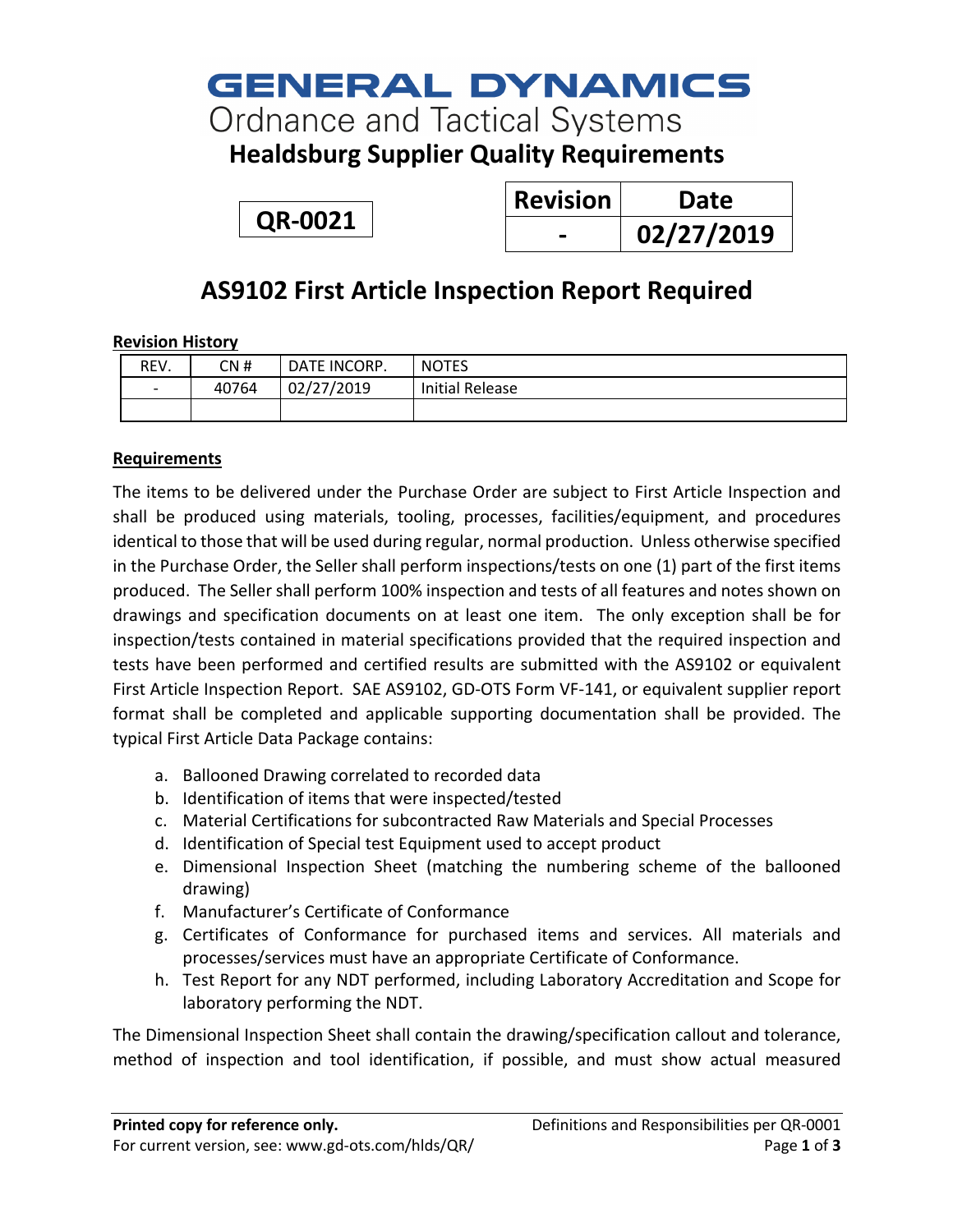**GENERAL DYNAMICS Ordnance and Tactical Systems<br>
<b>Healdsburg Supplier Quality Requirements** 

readings unless a Go/No-Go gage (attribute data) is used. Data is to be provided in units of measure, U.S. Customary or Metric, used in the drawing, unless otherwise noted on the Purchase Order.

The Seller shall produce the First Article item and the production items at the same facility.

The First Article Inspection Report shall be neat and organized. Individual documents must be complete and legible. Unreadable copies of documentation will not be acceptable as evidence of compliance.

A partial, updated (delta), First Article shall be required if any of the following events occur:

- a. Change to facility or processing equipment
- b. Change to procedures
- c. Change in manufacturing locations
- d. Change in source or processing
- e. Change in design
- f. Interruption of production greater than twelve (12) months
	- 1. Or as otherwise specified (see below)\*
	- 2. Full FAIR required after specified break in production
- g. Replacement of Special Tooling (e.g. injection molds)

If the Seller fails to deliver/present any First Article item or First Article Inspection Report by the date shown on the Purchase Order, or if the GD-OTS Buyer disapproves any First Article item or First Article Inspection Report due to nonconformance to requirements, the Seller shall be deemed to have failed to make delivery within the meaning of the Default clause of the Purchase Order.

If the First Article item or the First Article Inspection Report is disapproved for nonconformance to requirements, the Seller shall, upon the Buyer's request, repeat any or all First Article inspections or tests. Prior to such additional inspections or tests, the Seller shall make any necessary changes, modifications, or rework to the First Article unit, or select/manufacture another First Article for such inspections or tests. All costs related to any additional inspections or tests following disapproval shall be borne by the Seller. The GD-OTS Buyer may elect to have the Seller bear the costs of any additional travel, labor, delivery schedule extensions, and material expenses resulting from the disapproval of the First Article item or First Article Inspection Report. After conducting the additional inspections or tests, the Seller shall notify the Buyer as to the expected date for resubmission of the First Article and First Article Data Package. The Seller shall have the First Article and the First Article Data Package ready for presentation by the agreed extended date. No change of delivery dates is to be assumed based on a change in the completion date of the first article.